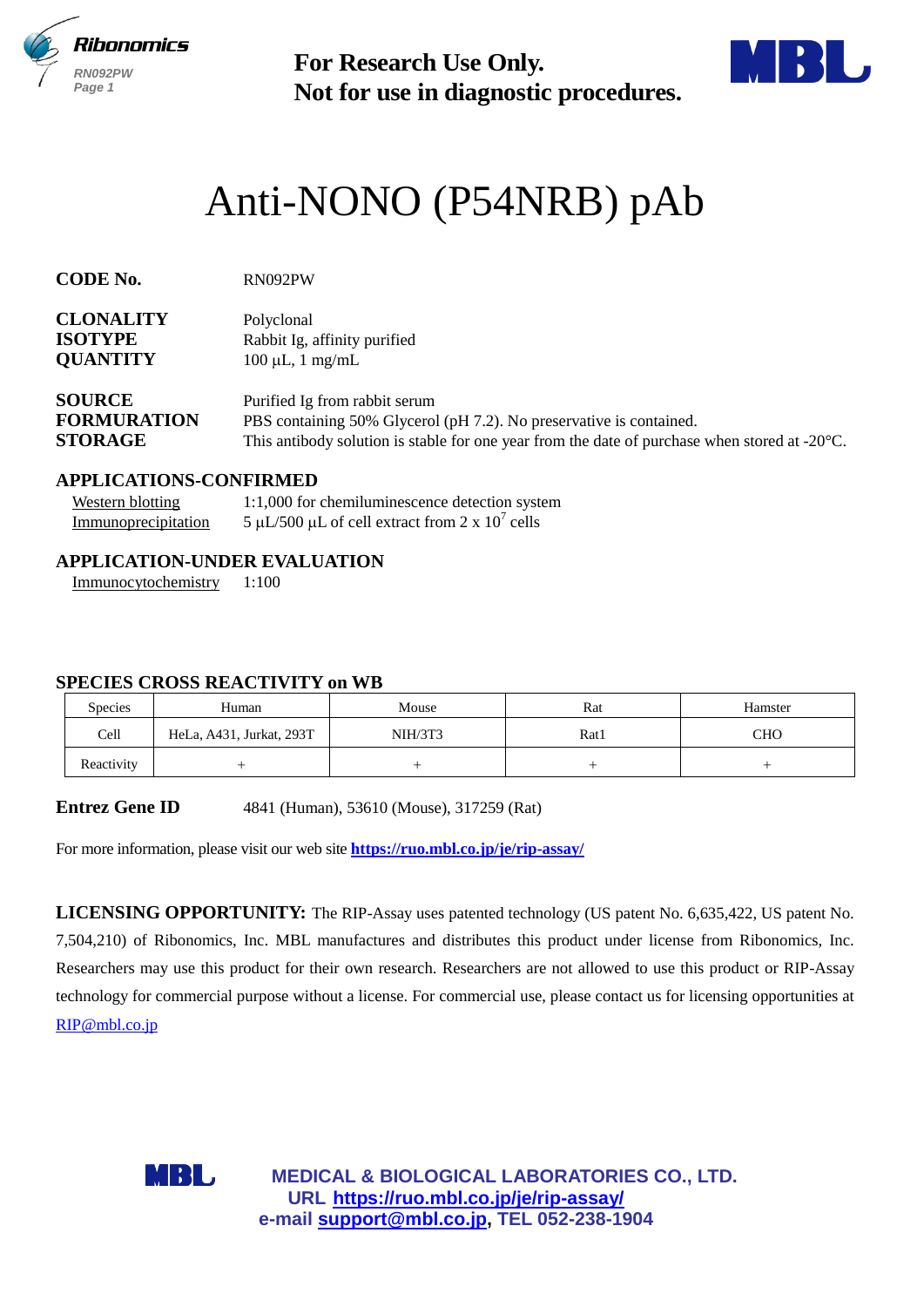# **RELATED PRODUCTS**

| RIP-Assay Kit |                            |
|---------------|----------------------------|
| RN1001        | RIP-Assay Kit              |
| RN1005        | RIP-Assay Kit for microRNA |

RIP-Certified Antibody

| <b>RN001P</b> | Anti-EIF4E (polyclonal)         |
|---------------|---------------------------------|
| <b>RN002P</b> | Anti-EIF4G1 (polyclonal)        |
| <b>RN003P</b> | Anti-EIF4G2 (polyclonal)        |
| RN004P        | Anti-ELAVL1/HuR (polyclonal)    |
| <b>RN005P</b> | Anti-ELAVL2/HuB (polyclonal)    |
| <b>RN006P</b> | Anti-ELAVL3/HuC (polyclonal)    |
| <b>RN007P</b> | Anti-IGF2BP1/IMP1 (polyclonal)  |
| <b>RN008P</b> | Anti-IGF2BP2/IMP2 (polyclonal)  |
| RN009P        | Anti-IGF2BP3/IMP3 (polyclonal)  |
| RN010P        | Anti-MSI1/Musashi1 (polyclonal) |
| <b>RN011P</b> | Anti-PTBP1 (polyclonal)         |
| <b>RN012P</b> | Anti-STAU1 (polyclonal)         |
| RN013P        | Anti-STAU2 (polyclonal)         |
| <b>RN014P</b> | Anti-TIA1 (polyclonal)          |
| <b>RN015P</b> | Anti-YBX1 (polyclonal)          |
| <b>RN016P</b> | Anti-FMR1 (polyclonal)          |
| <b>RN017P</b> | Anti-FXR1 (polyclonal)          |
| <b>RN018P</b> | Anti-FXR2 (polyclonal)          |
| RN019P        | Anti-HNRNPK (polyclonal)        |
| <b>RN020P</b> | Anti-ILF3 (polyclonal)          |
| <b>RN021P</b> | Anti-KHDRBS1 (polyclonal)       |
| <b>RN022P</b> | Anti-PABPC4 (polyclonal)        |
| <b>RN024P</b> | Anti-PCBP1 (polyclonal)         |
| <b>RN025P</b> | Anti-PCBP2 (polyclonal)         |
| RN026P        | Anti-PUM1 (polyclonal)          |
| <b>RN027P</b> | Anti-PUM2 (polyclonal)          |
| <b>RN028P</b> | Anti-EIF2C1/AGO1 (polyclonal)   |
| <b>RN032P</b> | Anti-CIRBP (polyclonal)         |
| <b>RN033P</b> | Anti-TNRC6A/GW182 (polyclonal)  |
| <b>RN037P</b> | Anti-AUH (polyclonal)           |
| RN038P        | Anti-CPEB1 (polyclonal)         |
| <b>RN041P</b> | Anti-KHDRBS2/SLM1 (polyclonal)  |
| <b>RN045P</b> | Anti-SLBP (polyclonal)          |
| <b>RN001M</b> | Anti-IGF2BP1/IMP1 (6H6)         |
| <b>RN003M</b> | Anti-EIF2C2/AGO2 (1B1-E2H5)     |

#### RBP Antibody

RBP Antibody works on WB and /or IP, but not certified for working on RIP-Assay.

| RN023PW | Anti-PABPN1 (polyclonal)         |
|---------|----------------------------------|
| RN028PW | Anti-EIF2C1/AGO1 (polyclonal)    |
| RN029PW | Anti-EIF2C2/AGO2 (polyclonal)    |
| RN030PW | Anti-DICER1 (polyclonal)         |
| RN031PW | Anti-ZFP36 (polyclonal)          |
| RN034PW | Anti-CUGBP1 (polyclonal)         |
| RN035PW | Anti-CUGBP2 (polyclonal)         |
| RN036PW | Anti-ACO1/IRP1 (polyclonal)      |
| RN039PW | Anti-CPEB2 (polyclonal)          |
| RN040PW | Anti-CPEB4 (polyclonal)          |
| RN042PW | Anti-MBNL1 (polyclonal)          |
| RN043PW | Anti-NOVA1 (polyclonal)          |
| RN044PW | Anti-NOVA2 (polyclonal)          |
| RN046PW | Anti-SYNCRIP/HNRNPQ (polyclonal) |

| RN047PW | Anti-PTBP2 (polyclonal)         |
|---------|---------------------------------|
| RN048PW | Anti-G3BP1 (polyclonal)         |
| RN049PW | Anti-G3BP2 (polyclonal)         |
| RN050PW | Anti-GRSF1 (polyclonal)         |
| RN051PW | Anti-HDLBP/Vigilin (polyclonal) |
| RN052PW | Anti-HNRNPC (polyclonal)        |
| RN053PW | Anti-PAIP1 (polyclonal)         |
| RN054PW | Anti-PCBP3 (polyclonal)         |
| RN055PW | Anti-AIMP1/SCYE1 (polyclonal)   |
| RN056PW | Anti-SERBP1 (polyclonal)        |
| RN057PW | Anti-TARBP1 (polyclonal)        |
| RN058PW | Anti-TARBP2 (polyclonal)        |
| RN059PW | Anti-TIAL1 (polyclonal)         |
| RN060PW | Anti-HNRNPD/AUF1 (polyclonal)   |
| RN061PW | Anti-HNRNPA0 (polyclonal)       |
| RN062PW | Anti-DGCR8 (polyclonal)         |
| RN063PW | Anti-DHX9 (polyclonal)          |
| RN064PW | Anti-FUSIP1 (polyclonal)        |
| RN065PW | Anti-KHSRP (polyclonal)         |
| RN066PW | Anti-KIAA0020 (polyclonal)      |
| RN067PW | Anti-PPP1R10 (polyclonal)       |
| RN068PW | Anti-PPP1R8 (polyclonal)        |
| RN069PW | Anti-RBM14 (polyclonal)         |
| RN070PW | Anti-RPS10 (polyclonal)         |
| RN071PW | Anti-RPS19 (polyclonal)         |
| RN072PW | Anti-RPS6 (polyclonal)          |
| RN073PW | Anti-RPS9 (polyclonal)          |
| RN074PW | Anti-SSB (polyclonal)           |
| RN075PW | Anti-PPARGC1B (polyclonal)      |
| RN076PW | Anti-PPRC1 (polyclonal)         |
| RN077PW | Anti-SMN1 (polyclonal)          |
| RN078PW | Anti-SMNDC1 (polyclonal)        |
| RN079PW | Anti-SRSF7/9G8 (polyclonal)     |
| RN080PW | Anti-SRSF3/SRp20 (polyclonal)   |
| RN081PW | Anti-SRSF9/SRp30c (polyclonal)  |
| RN082PW | Anti-SRSF5/SRP40 (polyclonal)   |
| RN083PW | Anti-AQR/IBP160 (polyclonal)    |
| RN084PW | Anti-SRRM1/SRM160 (polyclonal)  |
| RN085PW | Anti-U2AF1 (polyclonal)         |
| RN086PW | Anti-U2AF2 (polyclonal)         |
| RN087PW | Anti-THOC4 (polyclonal)         |
| RN088PW | Anti-NXF1/TAP (polyclonal)      |
| RN089PW | Anti-MAGOH (polyclonal)         |
| RN090PW | Anti-DDX21 (polyclonal)         |
| RN091PW | Anti-DDX23 (polyclonal)         |
| RN092PW | Anti-NONO/p54nrb (polyclonal)   |
| RN093PW | Anti-PRPF4 (polyclonal)         |
| RN094PW | Anti-PRPF8 (polyclonal)         |
| RN095PW | Anti-SNRNP200 (polyclonal)      |
| RN096PW | Anti-SNRNP40 (polyclonal)       |
| RN097PW | Anti-SNRNP70 (polyclonal)       |
| RN002MW | Anti-CUGBP1 (3B1)               |
| RN003MW | Anti-EIF2C2/AGO2 (1B1-E2H5)     |
|         |                                 |

For the latest information of RiboCluster Profiler™, please visit our website a[t https://ruo.mbl.co.jp/je/rip-assay/](https://ruo.mbl.co.jp/je/rip-assay/)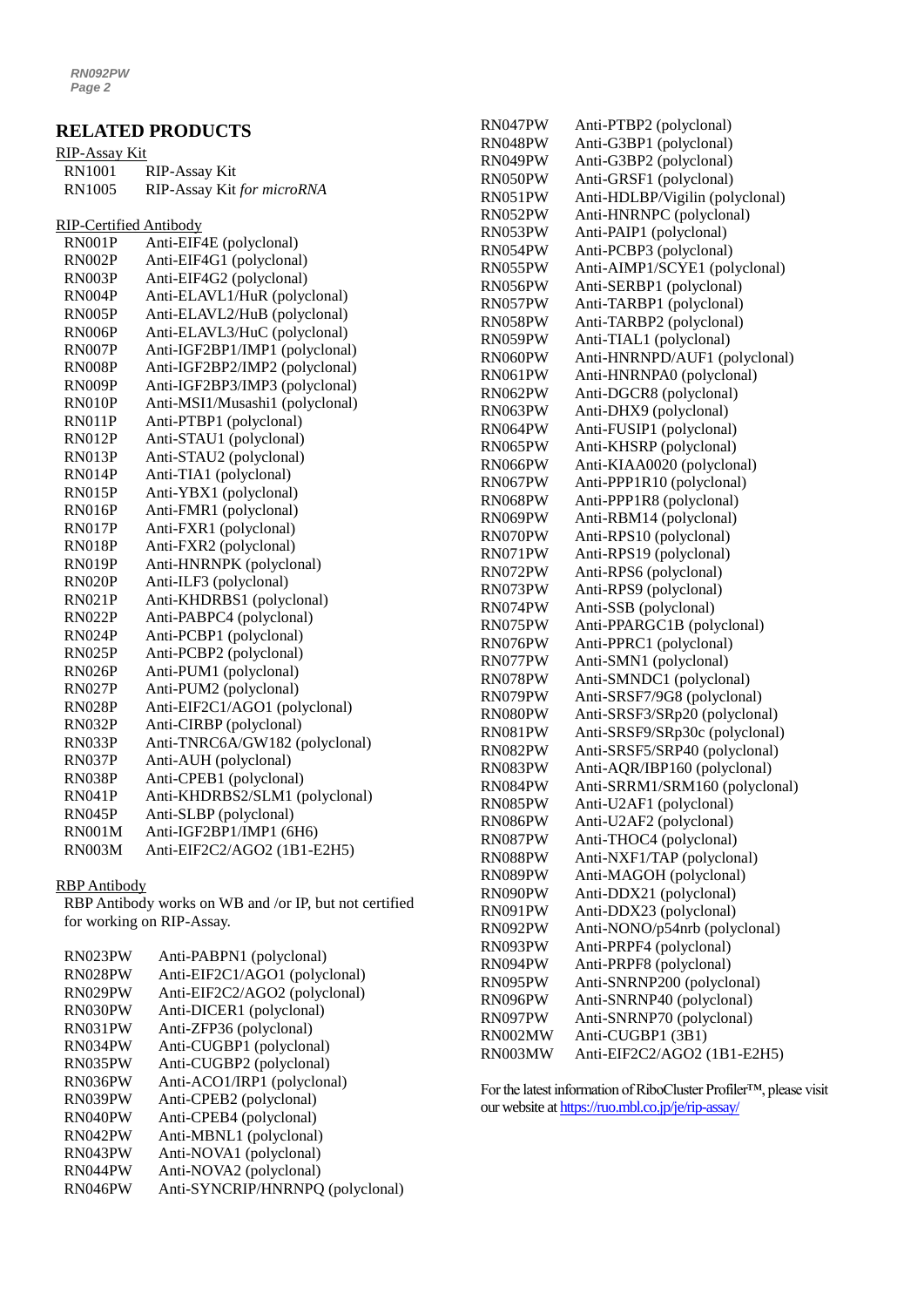### **SDS-PAGE & Western blotting**

- 1) Wash 1 x  $10^7$  cells 3 times with PBS and suspend them in 1 mL of Laemmli's sample buffer, then sonicate briefly (up to 20 sec.).
- 2) Boil the samples for 3 min. and centrifuge. Load 10  $\mu$ L of the sample per lane in a 1-mm-thick SDS-polyacrylamide gel (12.5% acrylamide) for electrophoresis.
- 3) Blot the protein to a polyvinylidene difluoride (PVDF) membrane at 1 mA/cm<sup>2</sup> for 1 hr. in a semi-dry transfer system (Transfer Buffer: 25 mM Tris, 190 mM glycine, 20% MeOH). See the manufacturer's manual for precise transfer procedure.
- 4) To reduce nonspecific binding, soak the membrane in 5% skimmed milk (in PBS, pH 7.2) for overnight at 4°C.
- 5) Wash the membrane with PBS-T [0.05% Tween-20 in PBS] (5 min. x 3 times).
- 6) Incubate the membrane with primary antibody diluted with 1% skimmed milk (in PBS, pH 7.2) as suggested in the **APPLICATIONS** for 1 hr. at room temperature. (The concentration of antibody will depend on the conditions.)
- 7) Wash the membrane with PBS-T (10 min. x 3 times).
- 8) Incubate the membrane with the 1:5,000 anti-IgG (Rabbit)-HRP (MBL; code no. 458) diluted with 1% skimmed milk (in PBS, pH 7.2) for 1 hr. at room temperature.
- 9) Wash the membrane with PBS-T (10 min. x 3 times).
- 10) Wipe excess buffer on the membrane, then incubate it with appropriate chemiluminescence reagent for 1 min. Remove extra reagent from the membrane by dabbing with paper towel, and seal it in plastic wrap.
- 11) Expose to an X-ray film in a dark room for 3 min. Develop the film as usual. The condition for exposure and development may vary.

(Positive controls for Western blotting; HeLa, 293T, A431, Jurkat, NIH/3T3, Rat1 and CHO)

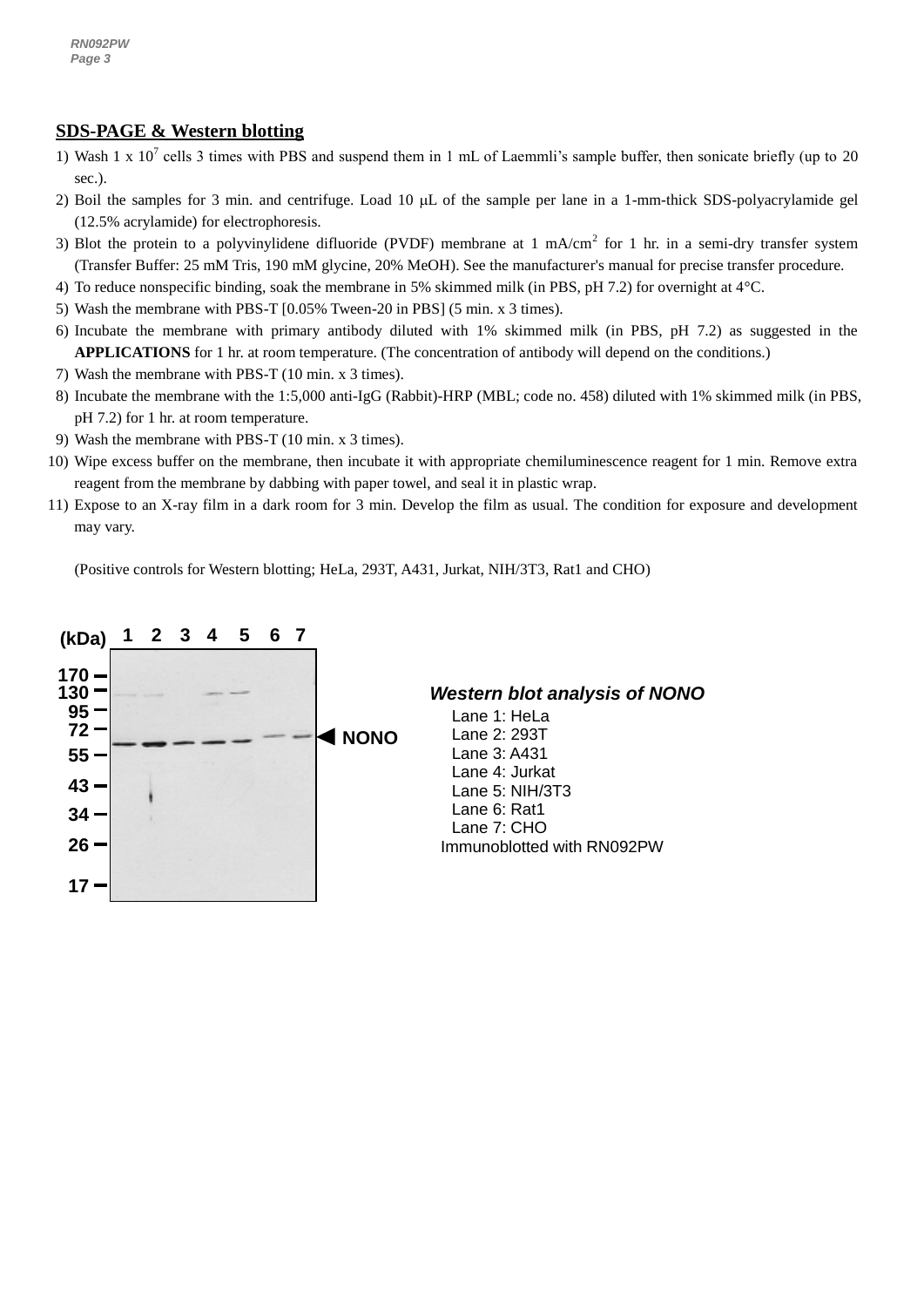*RN092PW Page 4*

#### **Immunoprecipitation**

- 1) Wash 4 x  $10^7$  cells 2 times with PBS and resuspend them with 1 mL of ice-cold Lysis buffer (150 mM NaCl, 20 mM Tris-HCl, pH 8.0, 0.1% NP-40, 10 mM EDTA) containing appropriate protease inhibitors and 1.5 mM DTT. Vortex thoroughly, then incubate it on ice for 10 min.
- 2) Centrifuge the tube at 12,000 x g for 5 min. at  $4^{\circ}$ C and discard the supernatant.
- 3) Wash the pellet 3 times with PBS and resuspend them with 500 µL RIPA buffer, then sonicate briefly.
- 4) Centrifuge the tube at 12,000 x g for 5 min. at 4°C and transfer the supernatant to another fresh tube.
- 5) Add 500 µL of ice-cold Lysis buffer into the supernatant. Mix by pipetting up and down.
- 6) Add 40 L of 50% protein G agarose beads slurry resuspended in Lysis Buffer into the sample (prepared from step 5). Incubate it at 4°C with rotating for 1 hr.
- 7) Centrifuge the tube at 2,000 x g for 2 minutes at 4°C and transfer the supernatant to another tube (precleared sample).
- 8) Mix 20 µL of 50% protein G agarose beads slurry resuspended in PBS with normal rabbit IgG (RIP-Assay Kit) or anti-NONO pAb at the amount of suggested in the **APPLICATIONS,** then add 1 mL of Lysis Buffer into each tube. Incubate with gentle agitation for 1 hr. at 4°C.
- 9) Wash the beads once with 500  $\mu$ L of ice-cold Lysis Buffer (centrifuge the tube at 2,000 x g for 1 min.). Carefully discard the supernatant using a pipette or without disturbing the beads.
- 10) Add 500  $\mu$ L of nuclear extract (the sample from step 7), then incubate with gentle agitation for 3 hr. at 4°C.
- 11) Wash the beads 4 times with Wash Buffer (centrifuge the tube at 2,000 x g for 1 min.).
- 12) Resuspend the beads in 20  $\mu$ L of Laemmli's sample buffer, boil for 3 min., and centrifuge for 5 min. Use 20  $\mu$ L of the sample per lane in a 1-mm-thick SDS-polyacrylamide gel (12.5% acrylamide) for electrophoresis.
- 13) Blot the protein to a polyvinylidene difluoride (PVDF) membrane at 1 mA/cm<sup>2</sup> for 1 hr. in a semi-dry transfer system (Transfer Buffer: 25 mM Tris, 190 mM glycine, 20% MeOH). See the manufacturer's manual for precise transfer procedure.
- 14) To reduce nonspecific binding, soak the membrane in 5% skimmed milk (in PBS, pH 7.2) for 1 hr. at room temperature, or overnight at 4°C.
- 15) Wash the membrane with PBS-T [0.05% Tween-20 in PBS] (5 min. x 3 times).
- 16) Incubate the membrane with primary antibody diluted with 1% skimmed milk (in PBS, pH 7.2) as suggested in the **APPLICATIONS** for 1 hr. at room temperature. (The concentration of antibody will depend on the conditions.)
- 17) Wash the membrane with PBS-T (10 min. x 3 times).
- 18) Incubate the membrane with the 1:1,000 Rabbit TrueBlot® anti-Rabbit IgG-HRP (eBioscience; code no. 18-8816-33) diluted with 1% skimmed milk (in PBS, pH 7.2) for 1 hr. at room temperature.
- 19) Wash the membrane with PBS-T (10 min. x 3 times).
- 20) Wipe excess buffer on the membrane, then incubate it with appropriate chemiluminescence reagent for 1 min. Remove extra reagent from the membrane by dabbing with paper towel, and seal it in plastic wrap.
- 21) Expose to an X-ray film in a dark room for 3 min. Develop the film as usual. The condition for exposure and development may vary.

(Positive control for Immunoprecipitation; 293T nuclear extract)